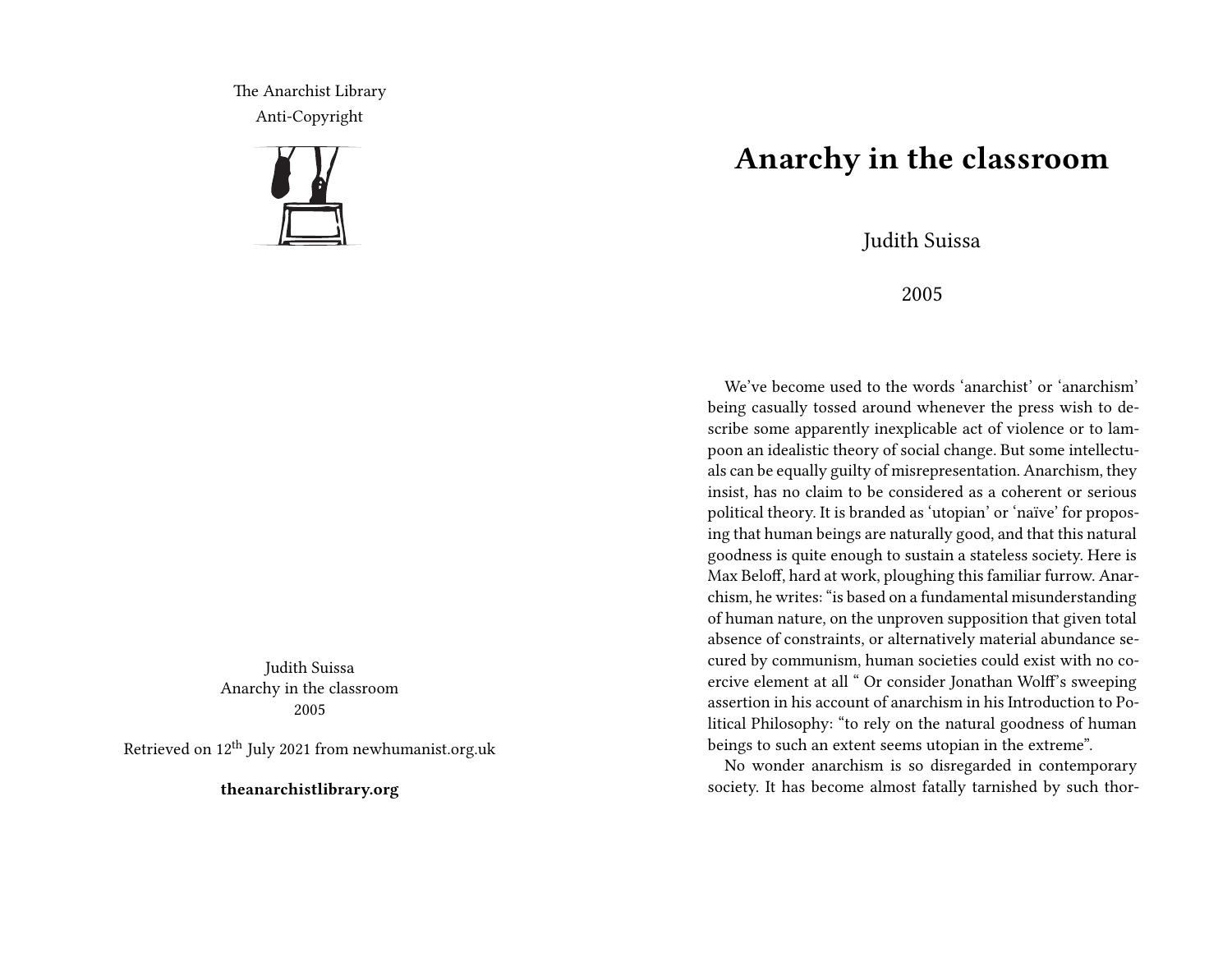oughly misleading and partial depictions of its central argument.

If this idea constitutes a gross misrepresentation, then what is the anarchist conception of human nature? Both Proudhon and Bakunin insisted that it was inherently two-fold, involving both an egotistical potential and a sociable, altruistic potential. As Bakunin picturesquely expresses it: "Man has two opposed instincts; egoism and sociability. He is both more ferocious in his egoism than the most ferocious beasts and more sociable than the bees and ants."

There is a very similar recognition of the complexity of human nature in Kropotkin, whose monumental treatise, Mutual Aid, written at the beginning of the  $20<sup>th</sup>$  century, can be interpreted as an attempt to counter the extreme version of social Darwinism put forward by theorists such as Huxley. Kropotkin regarded the simplistic notion of 'survival of the fittest' as a misleading interpretation of evolutionary theory, and pointed out that Darwin himself had noted man's social qualities as an essential factor in his evolutionary survival. Origin of Species is full of references to man's 'social nature', without which, Darwin argues, it is highly probable that "the evolution of man, as we know it, would never have taken place."

Kropotkin's paradigm case of 'mutual aid' as a factor in the evolution of animal species is that of ants. While there may be aggressive fighting for survival between species, within the ant community, mutual aid and cooperation prevail: "The ants and termites have renounced the 'Hobbesian war', and they are the better for it." Although Kropotkin did not deny the principle of the struggle for existence as a law of nature, he ultimately regarded the principle of mutual aid as more important from an evolutionary point of view, as it is this principle which "favours the development of such habits and characters as ensure the maintenance and further development of the species, together with the greatest amount of welfare and enjoyment of life for the individual, with the least waste of energy."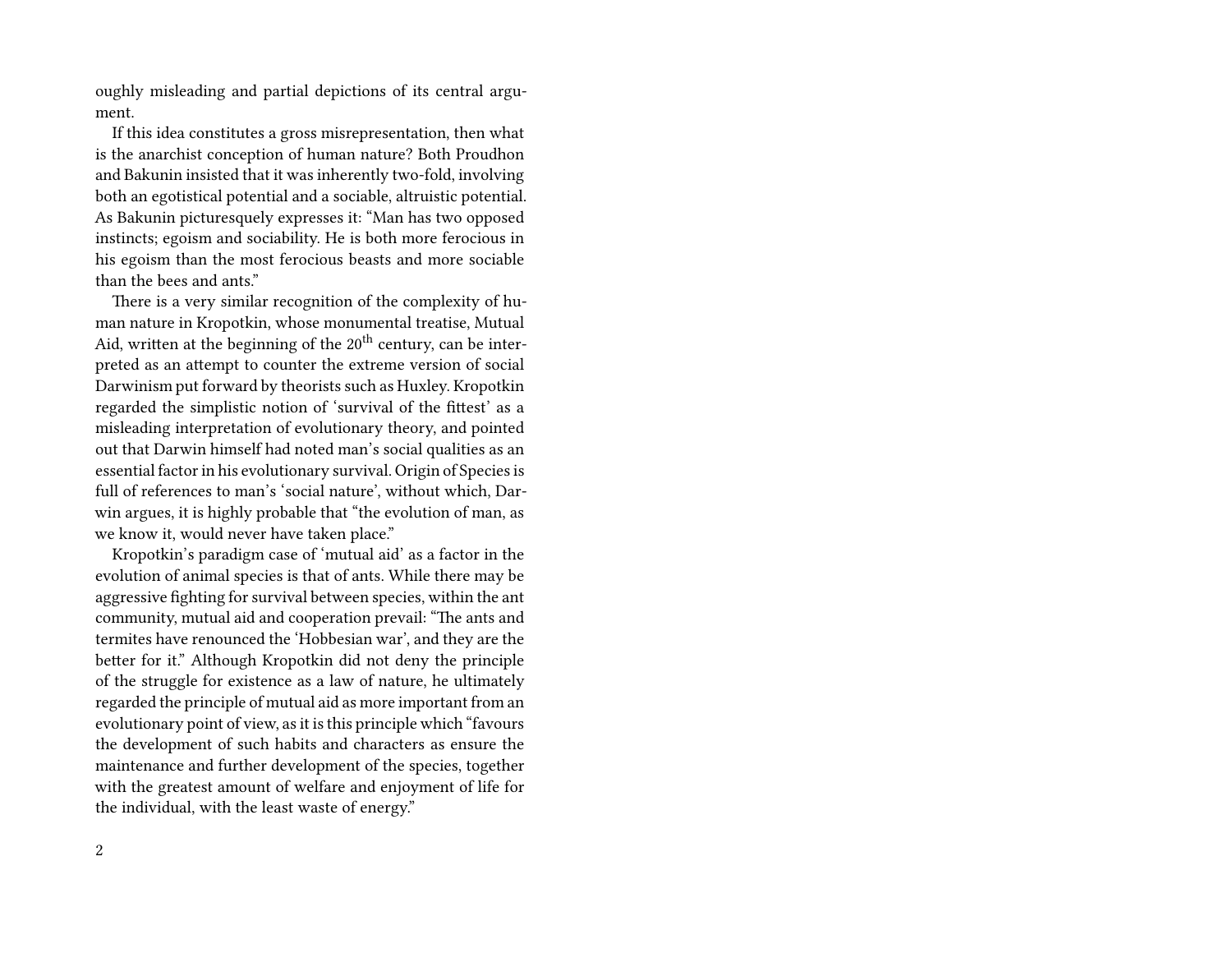The notion that anarchism should be interested in the development of 'habits and characters' is clearly incompatible with the notion of some original altruistic state of grace. But Kropotkin was often even more explicit. In a particularly powerful piece written for Freedom in 1888, entitled 'Are We Good Enough?' Kropotkin directly confronted the common argument that people are 'not good enough', or 'not yet ripe for free, Anarchistic Communism' by tersely asking: "But are they good enough for Capitalism?". If people were naturally and predominantly kind, altruistic and just, argues Kropotkin, there would be no danger of exploitation and oppression. It is precisely because they are not that the present system is intolerable and must be changed.

Kropotkin did believe ultimately in the power of the altruistic aspects of human nature to prevail. He contended, against Rousseau, that even a corrupt society cannot crush individual human goodness: even a capitalist state cannot "weed out the feeling of human solidarity, deeply lodged in men's understanding and heart". Nevertheless, he acknowledged that people "will not turn into anarchists by sudden transformation". Even after a successful social revolution which dismantles the state there will still be a vital need for an education which can nurture the social virtues on which an anarchist society might be built. This is a central theme.

And no wonder. It is precisely because anarchists — particularly social anarchists — did not assume human beings to be essentially good that they assigned such an important role to this subject.

But what exactly is anarchist education? Historians of education and educational theorists often lazily conflate it with 'libertarian education', an approach which rejects traditional models of teacher authority and hierarchical school structure, and which advocates maximum freedom for the individual child within the educational process — including, in its extreme version, the chance to opt out of this process altogether. Even